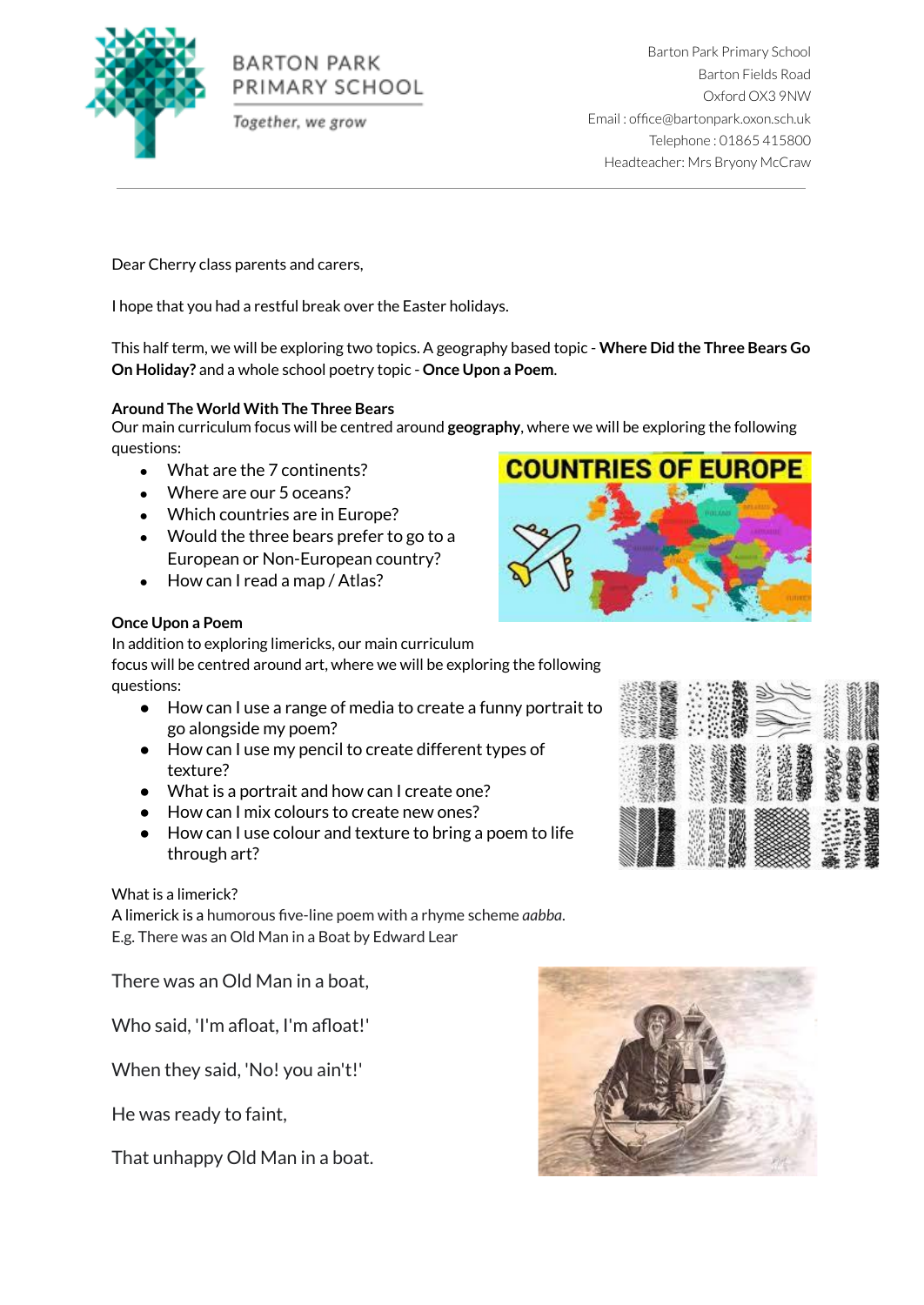In **computing**, we will focus our learning around how to stay safe online. In these lessons, we will be discussing the importance of not sharing personal information and passwords with friends and strangers, what devices we use that connect to the Internet, examples of incidents that could occur online (e.g. pop-ups) and how to solve these problems and we will be creating a set of class rules to help us to stay safe.

In **music**, children will explore metre in music by comparing 3/4 and 4/4 rhythms through body percussion and movement, by listening to Shostakovich's Jazz Suites; we will continue to learn to play the ocarina and develop our understanding of music and performance through singing songs including a polish circle game!

#### **KS1 Assessments**

In line with government guidance, we will be completing national assessments with our Y2 children before half term. These will be in reading and maths. Writing will be assessed by Miss Freedman and moderated with teachers from schools in our partnership. Miss Freedman will be sharing more information about these assessments at parents evening.

# **Homework:**

Thank you to everyone who is regularly completing homework. It makes a big impact on your child's progress in class. Homework this term will remain the same as last half term:

- Reading daily and logging reading in reading journals please ensure that these come into school daily with library books.
- 15-30 minutes of Doodle Maths daily.
- I will continue to send out a Sticky Question for discussion on a Wednesday, ahead of our Philosophy for Children discussion that will take place on a Thursday.

If you have misplaced your login, you can find it at the front of your child's reading record.

We also have access to Doodle Spell and Doodle English - these are separate apps from Doodle Maths but use the same login details. I know a lot of children are already making full use of these subscriptions at home.

#### **Library Books:**

- Please make sure your child's library books are in school on a Tuesday when they will be collected.
- New books will be sent home on a Wednesday.

Please remember you have access to the Oxford Owl website: Username: cherrybp Password: BPOxfordOwl

There is a slip at the front of your child's reading record that tells you which reading band your child is working on in school (following the Read Write Inc scheme) and how this translates to the Oxford Owl reading book band colours. If your child does not have a slip in the front of their reading record, they are secure readers and have completed the Read Write Inc book banded scheme.

#### **PE Kits:**

We will continue to do PE on a **Wednesday** and a **Friday** in Cherry class. Although this is our plan, please ensure that PE kits are in school every day as sometimes plans change. Please ensure that all jewellery is removed, long hair is tied back and that children have trainers that they can do up by themselves.